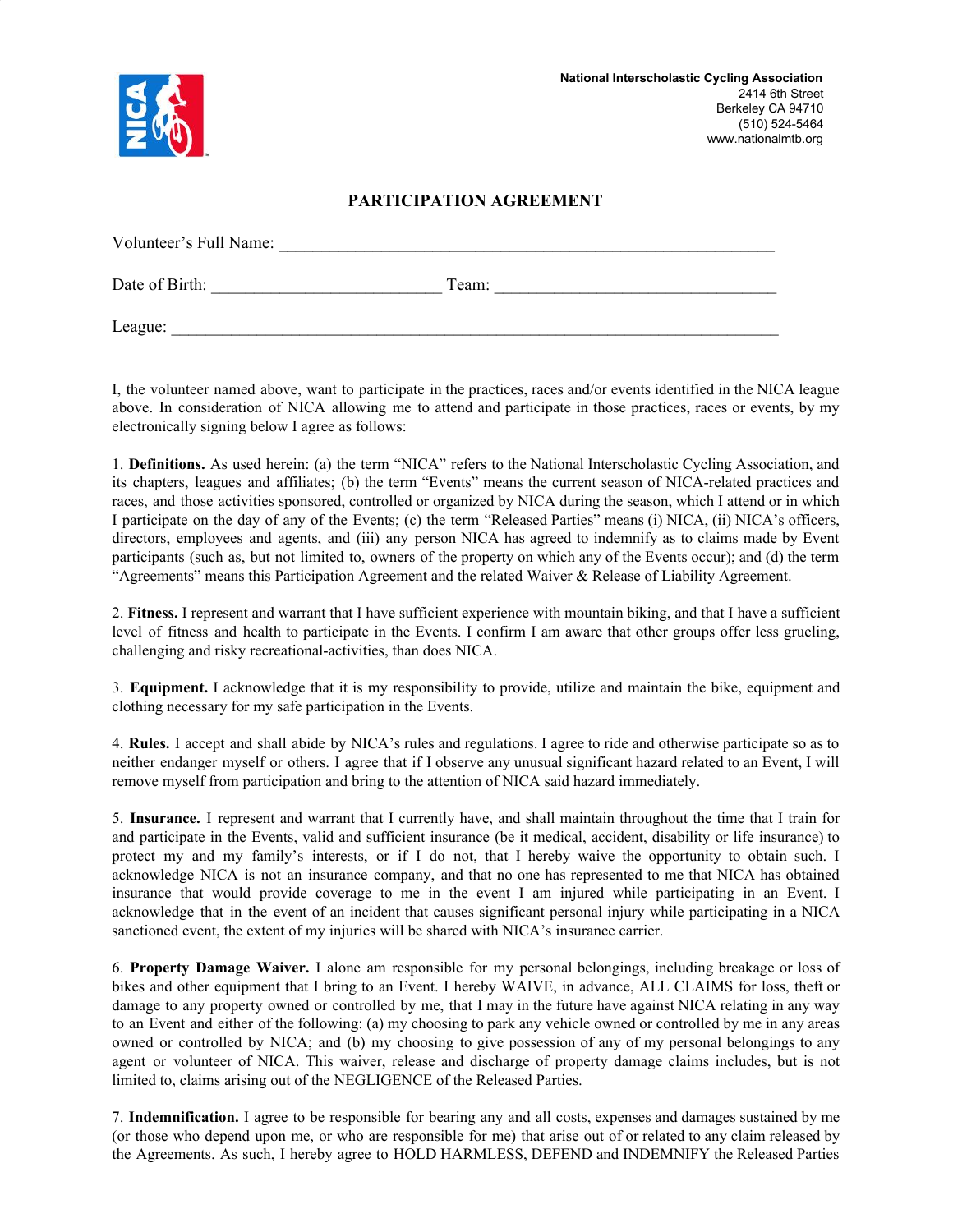

(that is, defend and pay any judgments or costs, including investigation costs and attorneys' fees) from any and all claims of mine—and of any spouse, parent, guardian, child, heir, representative or assign of mine—arising from loss or damages (be it property or personal-injury related) due to my attendance at or participation in an Event.

8. **Choices.** I enter into these Agreements by my own free will, and acknowledge that I have choices relating to participating or not participating in the Events. I acknowledge that if I do not want to accept the terms offered in these Agreements, I can choose to forgo participating in the Events, and choose to participate in other mountain bike race events, or forgo completely participating in such events.

9. **Binding Effect.** I intend these Agreements to be binding upon me, and any parent, spouse, guardian, heir, executor, assigns or successor of mine (collectively, "Successors"). To the extent I have the authority to waive or release any claim that may in the future belong to any Successor arising out of or relating to my participation in or attendance at the Events, I hereby, by these Agreements, waive and release such claims.

10. **Truth.** I represent and warrant that: (a) I have read this Participation Agreement; (b) I shall read all agreements that are part of the NICA registration process; (c) I will not consent to any of these Agreements unless I understand them; and (d) the information I provide in the Agreements and as part of the registration process for the Events is true.

11. **Severability.** These Agreements are intended to be as broad and inclusive as permitted by applicable law, and if any portion of these Agreements are held invalid or void, I agree that the balance shall, notwithstanding, continue in full legal force and effect.

12. **Entire Agreement.** As to any claim arising out of or related to my attendance or participation in the Events, these Agreements collectively: (a) supersede any previous oral or written promises or agreements; and (b) are not the result of or modified by any oral representations or statements of any agent or employee of NICA. These Agreements contain the only agreements between the parties regarding the topics covered in these Agreements, and may only be modified or terminated in a writing signed by myself and NICA.

#### **Volunteer's Signature \_\_\_\_\_\_\_\_\_\_\_\_\_\_\_\_\_\_\_\_\_\_\_\_\_\_\_\_\_\_\_\_\_\_\_\_\_\_\_\_\_\_Dated\_\_\_\_\_\_\_\_\_\_\_\_\_\_\_\_\_\_\_\_\_\_\_\_\_\_**

(If the volunteer is less than 18 years of age as of the date of this Agreement, then a parent or legal guardian must enter into this agreement on behalf of the athlete or volunteer by signing below.)

#### **Parent or Guardian's Consent, Representations and Agreements (including Indemnification Agreement)**

I, the person signing below, represent and agree that: (1) I have the legal right to enter into the above participation agreement on behalf of the minor athlete or volunteer named above (the "Participant") (2) I hereby enter into the above Participation Agreement on behalf of myself and on behalf of the participant; (3) I agree to HOLD HARMLESS, DEFEND and INDEMNIFY the Released Parties from any and all claims of mine – and any spouse, heir, representative or assign of mine – arising from loss or damages (be it property or personal-injury related) due to the Participant's attendance at or participation in the Events.

| <b>Parent/Guardian Signature</b> | Date |
|----------------------------------|------|
|                                  |      |

Parent/Guardian Name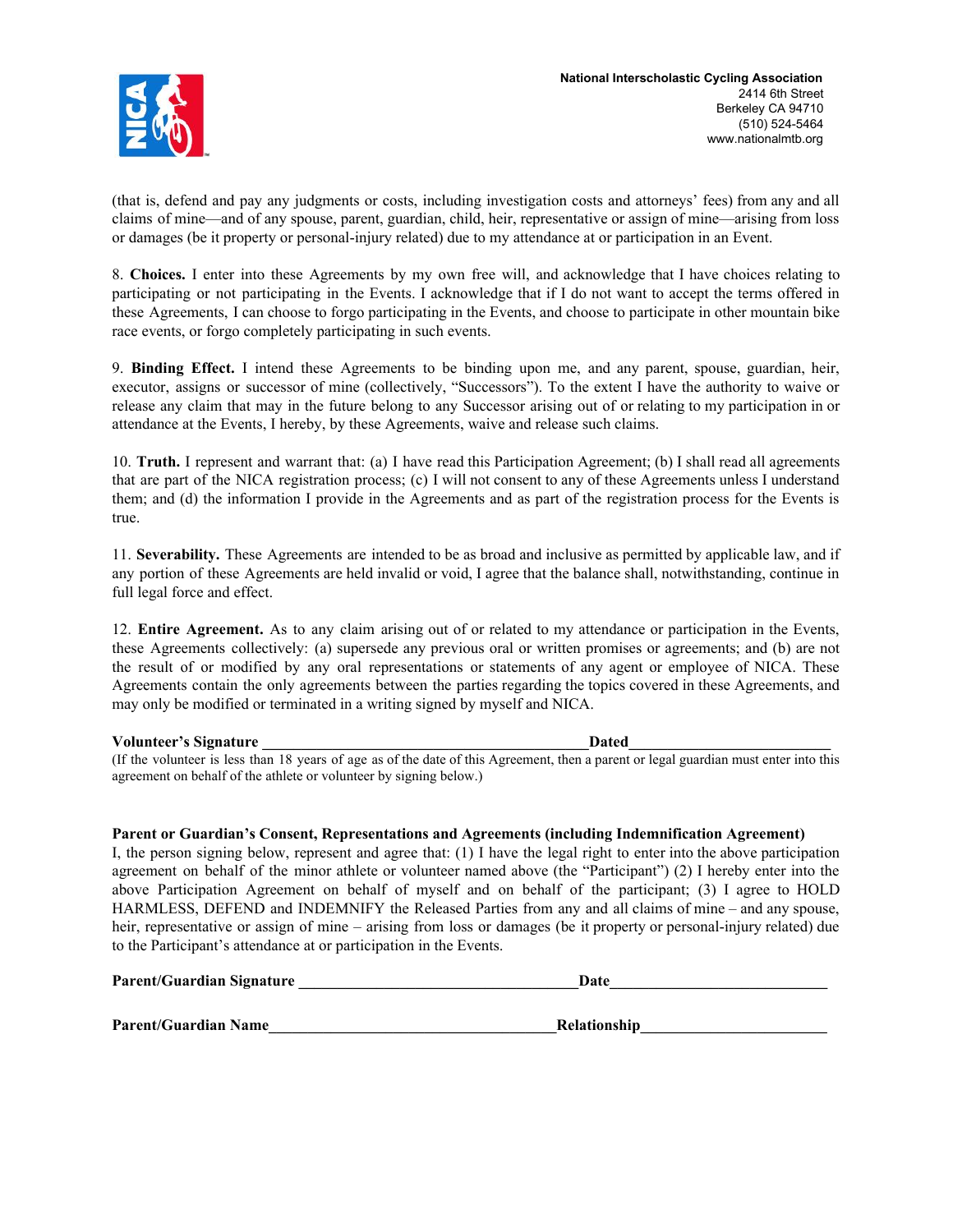

# **WAIVER & RELEASE OF LIABILITY AGREEMENT**

| Volunteer's Full Name: |       |  |
|------------------------|-------|--|
| Date of Birth:         | Team: |  |
| League:                |       |  |

I, the volunteer named above, want to participate in the practices, races and/or events of the NICA league identified above. In consideration of NICA allowing me to attend and participate in those practices, races or events, I agree as follows:

1. **Definitions**. As used herein: (a) the term "NICA" refers to the National Interscholastic Cycling Association, and its chapters, leagues and affiliates; (b) the term "Events" means the current season of NICA-related practices and races, and those activities sponsored, controlled or organized by NICA during the current season, which I attend or in which I participate on the day of any of the Events; and (c) the term "Released Parties" means (i) NICA, (ii) NICA's officers, directors, employees and agents, and (iii) any person NICA has agreed to indemnify as to claims made by Event participants (such as, but not limited to, owners of the property on which any of the Events occur).

2. **My Knowledge of the Risks of Mountain Biking and Trail Maintenance**. Mountain biking is an action sport, enjoyed by millions of people worldwide. It offers participants exercise, and an opportunity to develop skill, strength and endurance, and to test one's abilities against others and nature. While the organizers of the Events understand that the sport of mountain biking involves risks, they also know that physical activity is important to physical and mental health, and that a lack of physical activity and sedentary lifestyles overall are major risk factors for many serious health conditions, and decreased life expectancy. Mountain bike trail maintenance can also build skills, provide physical exercise, and provide the satisfaction of creating a recreational space for others. Mountain bike racing attracts participants because of the elements of fun, skill and physical and mental challenges resulting, in part, from the risk and danger involved. Bike racing should always be done on a course designated for such racing, rather than on open streets, off designated trails, or in other unsuitable areas. The organizers of the Events are endeavoring to provide a place for mountain bike training, practicing and racing, but want you to understand that that while some of the unwanted risks of mountain biking can be eliminated, the very nature of mountain biking makes it impossible, and undesirable, to eliminate all of the risks involved – thus injuries can and do result from such risks of participation. Likewise, while some of the unwanted risks of mountain bike trail construction and trail maintenance (collectively "trail maintenance") can be eliminated, the very nature of trail maintenance (taking place in nature, on uneven surfaces, and around sharp tools or other tools that can cause injury), makes it impossible, and undesirable, to eliminate all of the risks involved. Thus, injuries can and do result from such inherent risks of trail maintenance. The organizers of the Events want you to understand that MOUNTAIN BIKING IS AN ACTIVITY THAT INVOLVES A LEVEL OF DANGER AND THAT INJURIES CAN AND DO OCCUR. I acknowledge that I know that given the nature of the sport, mountain biking is an activity that carries with it significant risk of serious personal injury. I know there are natural, man-made, mechanical and environmental conditions and risks that independently or in combination can result in participants in the Events sustaining injury (including permanent disability, mental-injury, or paralysis), or in rare situations, sustaining injuries that result in death. I acknowledge that I have taken advantage of the opportunity to learn about the risks associated with mountain biking and the Events (see, for example, the "Mountain Biking Risks" page at www.nationalmtb.org), or that I hereby voluntarily forgo that opportunity. I have either familiarized myself with the locations at which Events will be held generally, and the race courses specifically, or hereby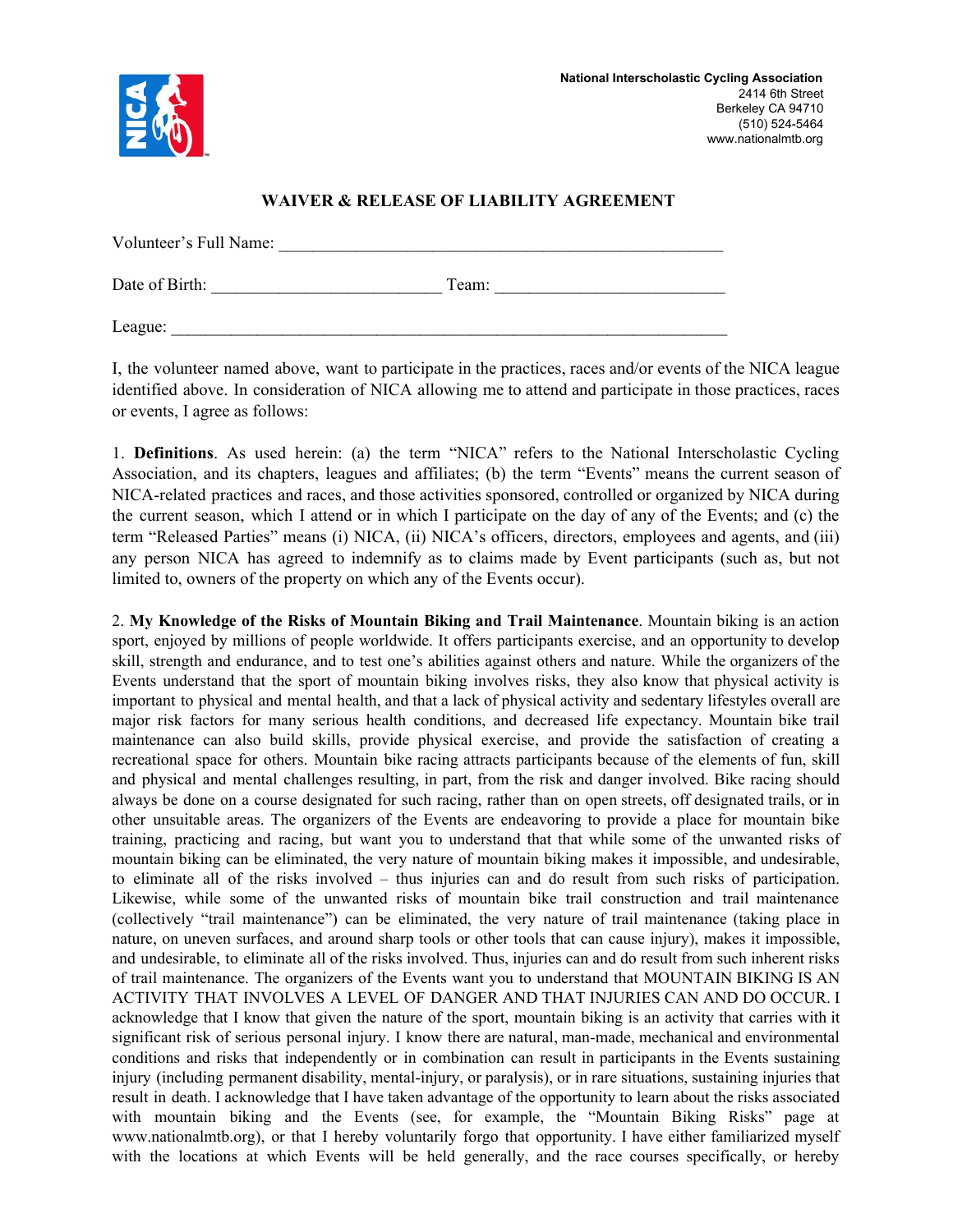

voluntarily forgo that opportunity. Before participating in any of the races included in the Events, I will inspect the course, and will not participate in the race, if I believe the course is unsafe, or beyond my abilities, and I will inform the race director of that decision, and my reasons for that decision, prior to the race.

3. **My Knowledge of Covid-19 Risks**. Coronavirus disease 2019 ("Covid-19") is an infectious disease caused by severe acute respiratory syndrome coronavirus 2 (the "Coronavirus"). Since it was first identified in December 2019, it has spread globally, resulting in an ongoing worldwide pandemic. As of May 2020, more than five million cases have been reported worldwide, resulting in more than 325,000 deaths. Coronavirus is highly infectious, and can spread from person to person. Additional information regarding Covid-19 can be obtained at the websites of the U.S. Center for Disease Control, or the World Health Organization. Participation in team sports (including mountain biking), carries the risk that participants will be exposed to the Coronavirus, which can result in the exposed person developing Covid-19. Persons who develop Covid-19 can have a mild case and completely recover, or they can become seriously ill, develop a permanent disability, or even in some cases die. The organizers of the Events want you to understand that due to the Covid-19 pandemic, participation in the Events involves SOME LEVEL OF DANGER, AND SOME LEVEL OF RISK OF EXPOSURE TO THE CORNAVIRUS. The organizers of the Events understand that while there are risks associated with Covid-19, there are also counter-balancing risks associated with social isolation, and lack of physical activity and/or sedentary lifestyles. The organizers are endeavoring to provide opportunities for mountain bike training, practicing and racing, but want you to understand that that while some of the risks associated with the Coronavirus and Covid-19 can be lessened, the very nature of the team sport of mountain biking, and the very nature of the Events, make it impossible to eliminate all of the Covid-19 risks involved. Thus, if you choose to participate in the Events, there is no guaranty that your doing so will not result in your being exposed to the Coronavirus. As such, participation in the Events involves some risk of developing Covid-19.

4. **My Acceptance of Risks**. I hereby accept and assume all risks associated with attending and/or participating in the Events (some of which are described above), and I acknowledge that I alone am responsible for my personal safety. I agree to accept all responsibility for the risks, conditions and hazards which may exist during the Events, whether or not I at this time know of or foresee the specific risk, condition or hazard that results in injury.

5. **Waiver; My Responsibility for Injury Costs**. I hereby WAIVE ALL CLAIMS (except as expressly indicated in this paragraph) I may in the future have against any of the Released Parties relating in any way to personal injuries or death I sustain due to my attendance at or participation in any of the Events. I specifically RELEASE and DISCHARGE, in advance, the Released Parties from any and all liability that may arise out of any Released Party's NEGLIGENCE or carelessness in association with any Event (including but not limited to negligent rescue attempts, course design, or equipment selection) but I do not by this Agreement waive, release or discharge any claims for harm caused by a Released Party intentionally or recklessly. As to any claim released hereby, I AGREE NOT TO SUE any of the Released Parties for such released claims. I agree to be personally responsible for any costs, expenses or damages arising out of or related to such released claims.

6. **Bargaining/Negotiation**. I acknowledge that: (a) I have the opportunity, if I so choose, to bargain for or negotiate the terms of this Agreement; (b) if I desire to take advantage of the opportunity to bargain for or negotiate terms different from those set forth in this Agreement (including the fee I pay to participate in